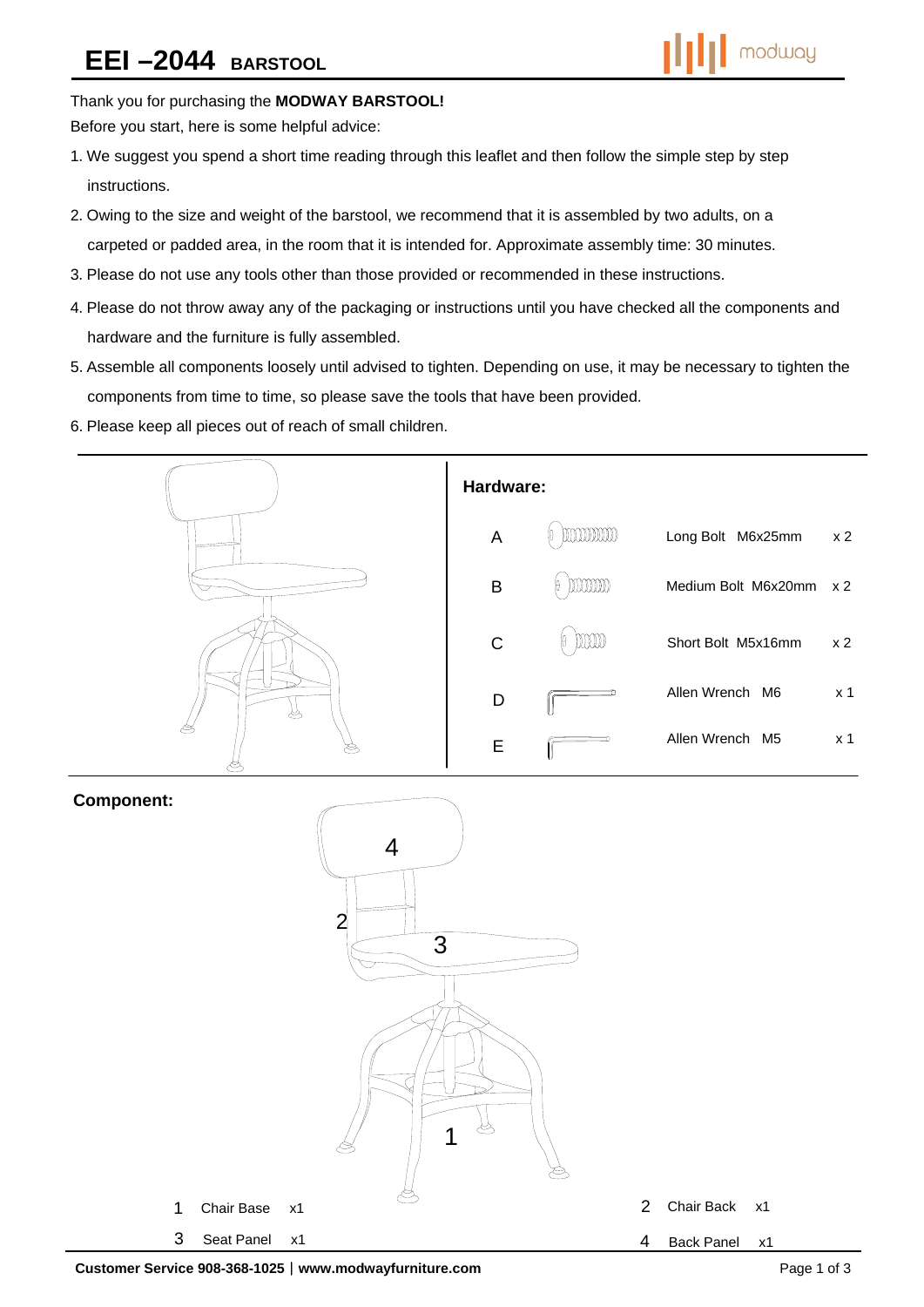# **EEI –2044 BARSTOOL**



#### **STEP 1:**

Place a sealed carton on the floor with a carpeted or padded surface on the top side of carton.

Put the **Seat Panel (1)** upside down on a box as shown.

Attach the **Chair Base (1)** and **Chair Back (2)** to the bottom of **Seat Panel (3)** by using 2 pieces of **Long Bolt (A) and 2 pieces of Medium Bolts (B)** as shown.

Use **Allen Wrench (D)** to tighten the **Long Bolts (A) and Medium Bolts (B)** clockwise until secure.



#### **STEP 2:**

Attach the **Chair Back Panel (4)** to the **Chair Back (2)** by using 2 piece of **Short Bolt (C)** as shown.

Use **Allen Wrench (E)** to tighten the **Short Bolts (C)** clockwise until secure.